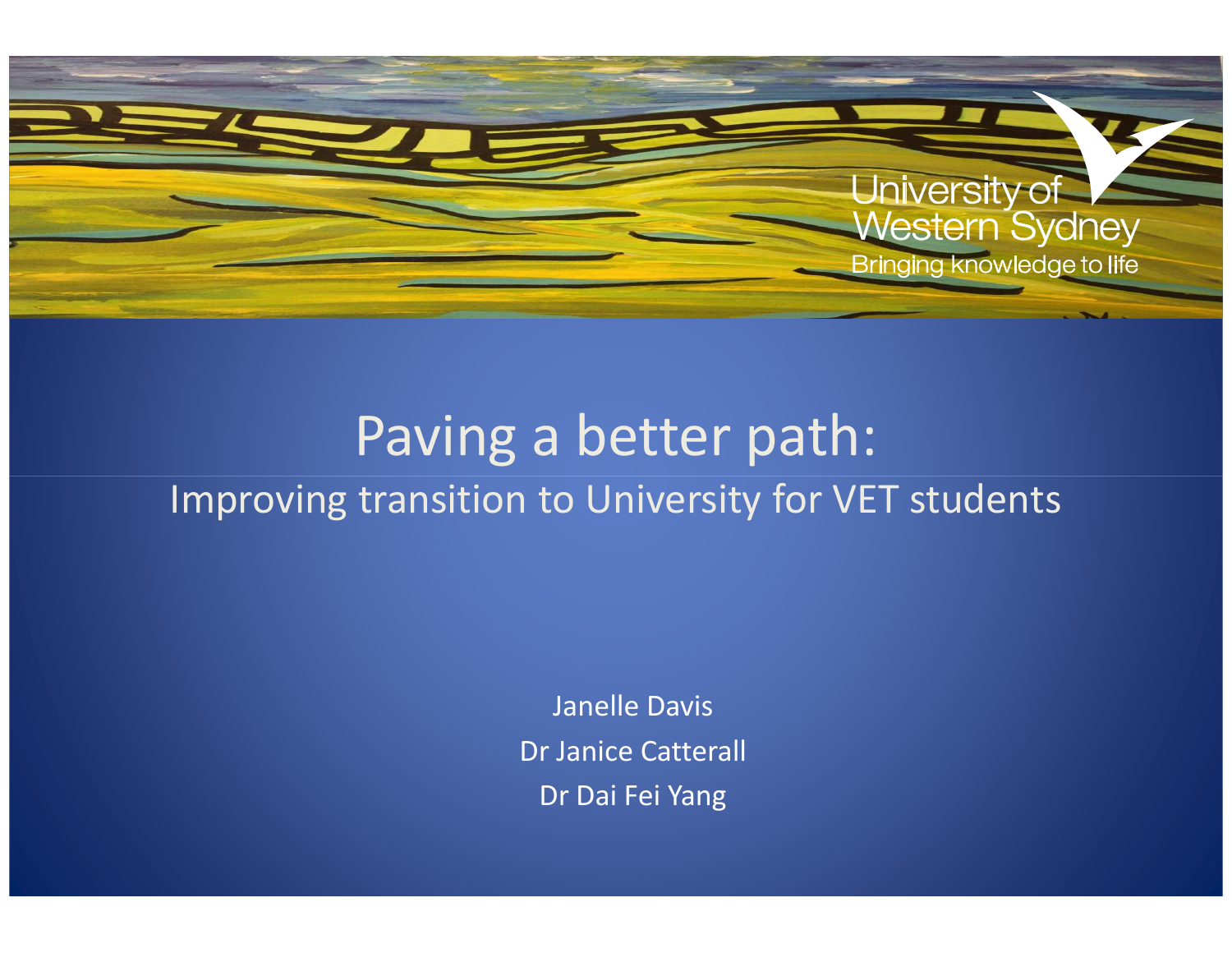

### Looking back:



Between 20-25% of commencing students are admitted to a UWS bachelors degree on the basis of a VET qualification



Pre 2007, arrangements were incoherent and ad-hoc



No assurance or information available for VET students seeking to enter University studies



Credit usually consisted of first year units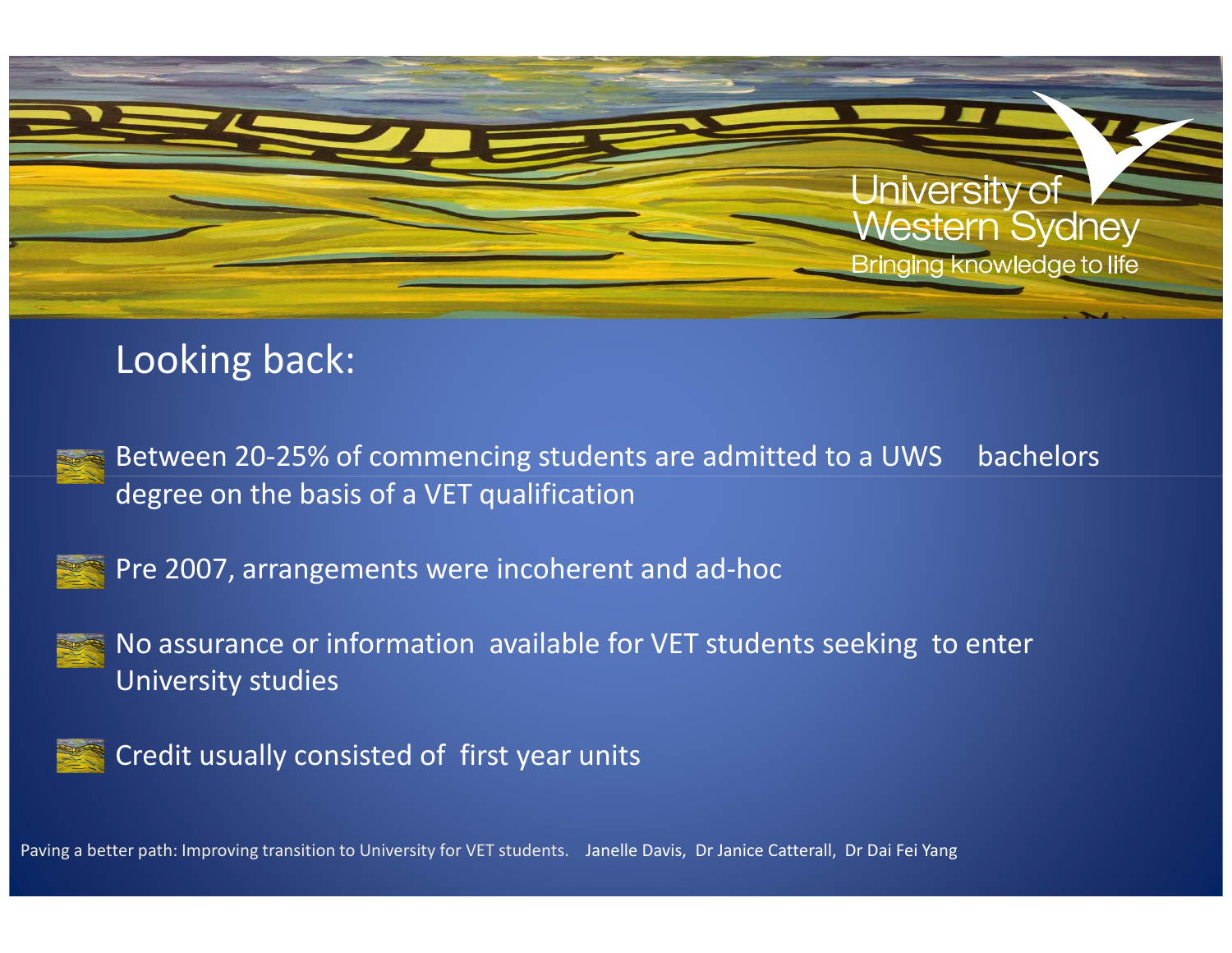

#### What did this mean for VET students?

•No certainty of gaining admission or credit in a degree

• No information on how the University regarded VET qualifications



 $\le$  Inefficient and time consuming process for seeking credit



 $\blacksquare$  Often commencing in 2<sup>nd</sup> year units from the outset



 $\blacksquare$  No transition support – not even on the radar

The MCEETYA Good Practice Principles suggest (Cram et al 2008) "Ad hoc articulation programs are often characterised by inconsistency or lack of transparency and do not always serve students well."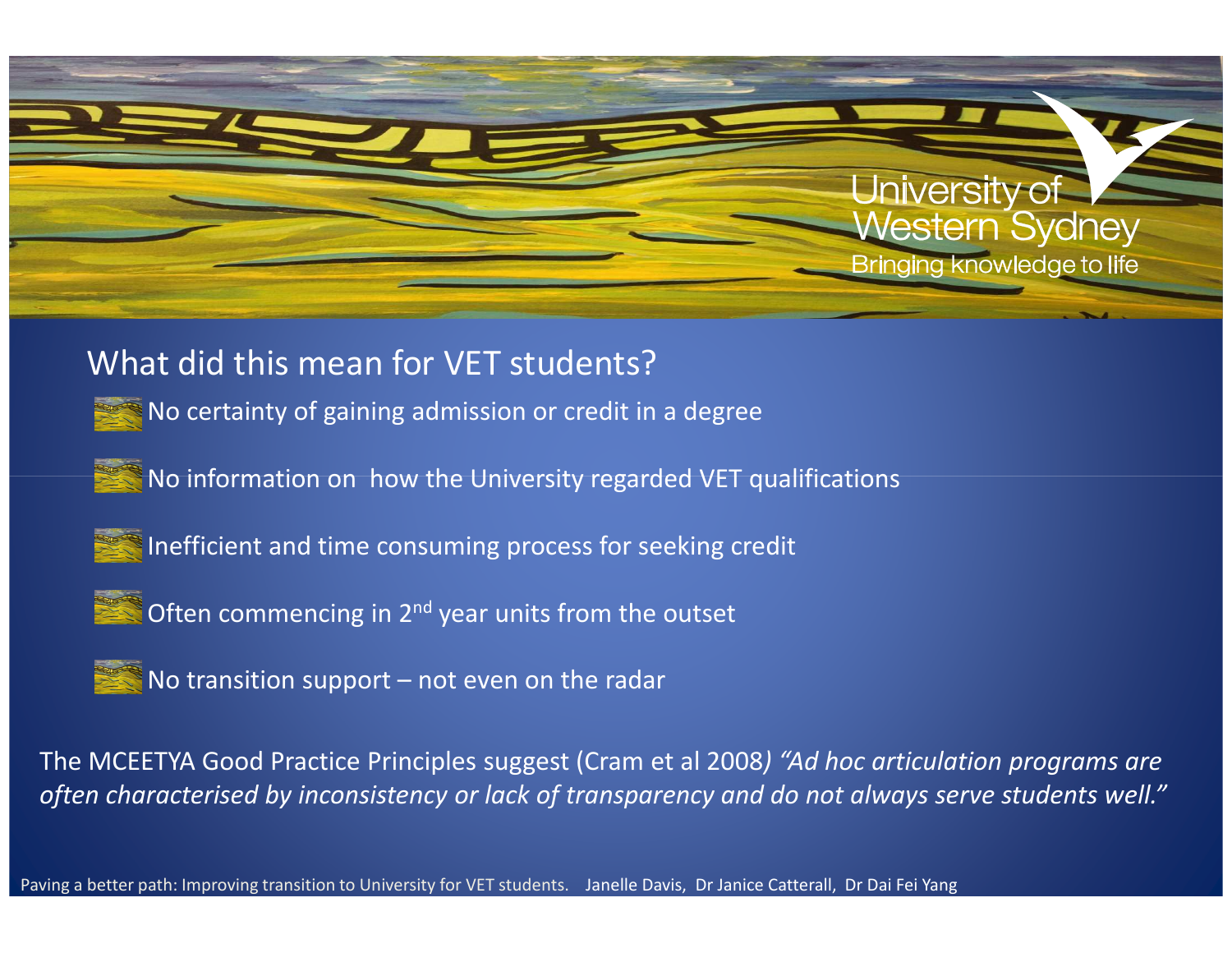

#### What did this mean for the University?

•Information silos

• $\frac{1}{3}$  No system in which to establish formal relationships

Repetitive manual processes (assessing and approving credit applications)



Inappropriate credit transfer

•Concerns about inequity, lack of transparency and inefficiencies

"universities that have a strong focus on diversifying their student intake, a focus on equity and access or a mission that links them closely with their region and itsdevelopment are more likely to build credit transfer arrangements into this vision". Phillips KPA Report 2064 (p18), 2006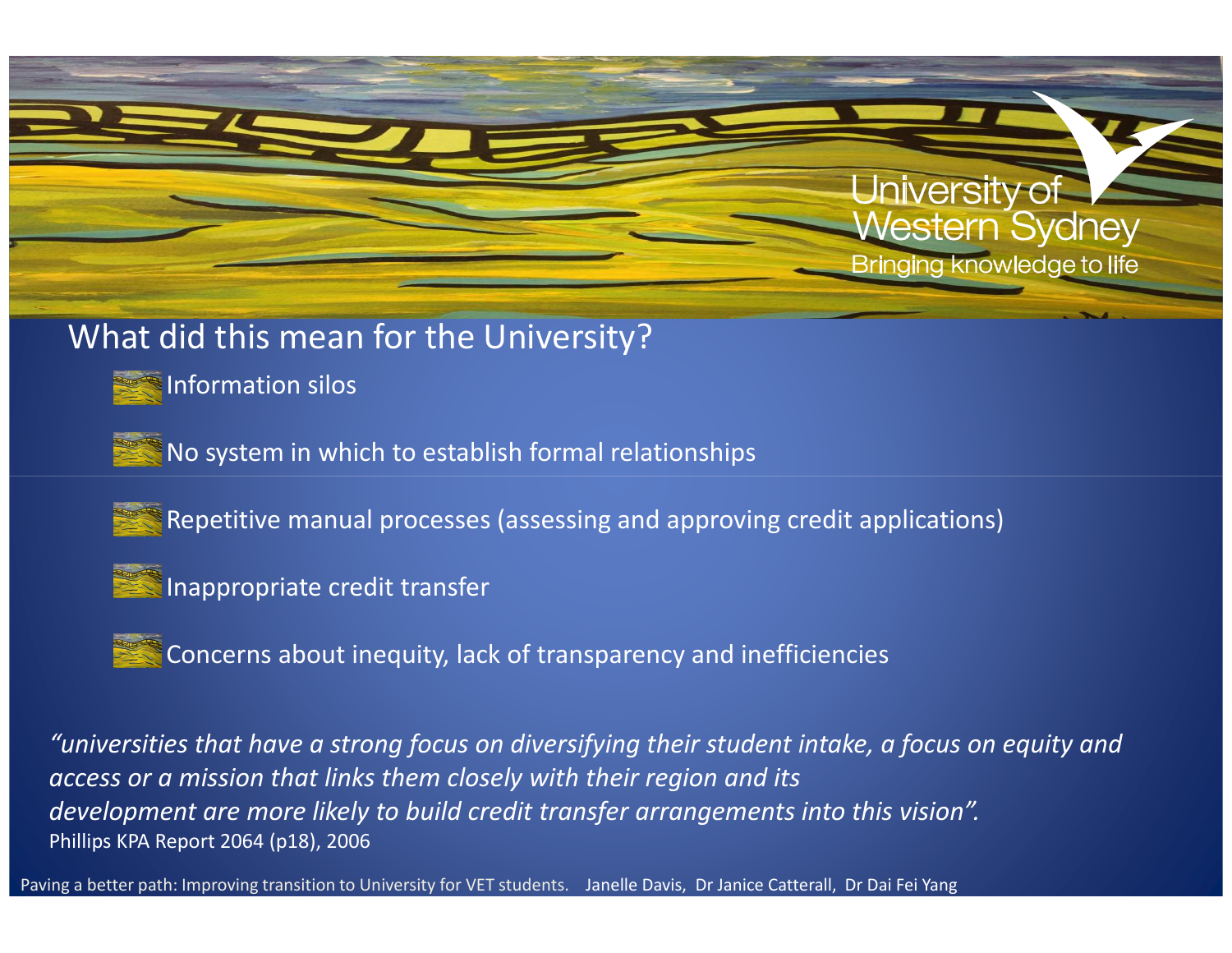

#### UWS Executive resourced and designed a new position

Relationships Manager UWS/VET

"Credit transfer arrangements work best when they are central to institutional vision and where there is a senior person with designated responsibility for ensuring these arrangements are implemented".

"Effective development and sustainability of credit transfer arrangements require institutions to **allocate significant funds specifically for this purpose".** Phillips KPA Report 2064, 2006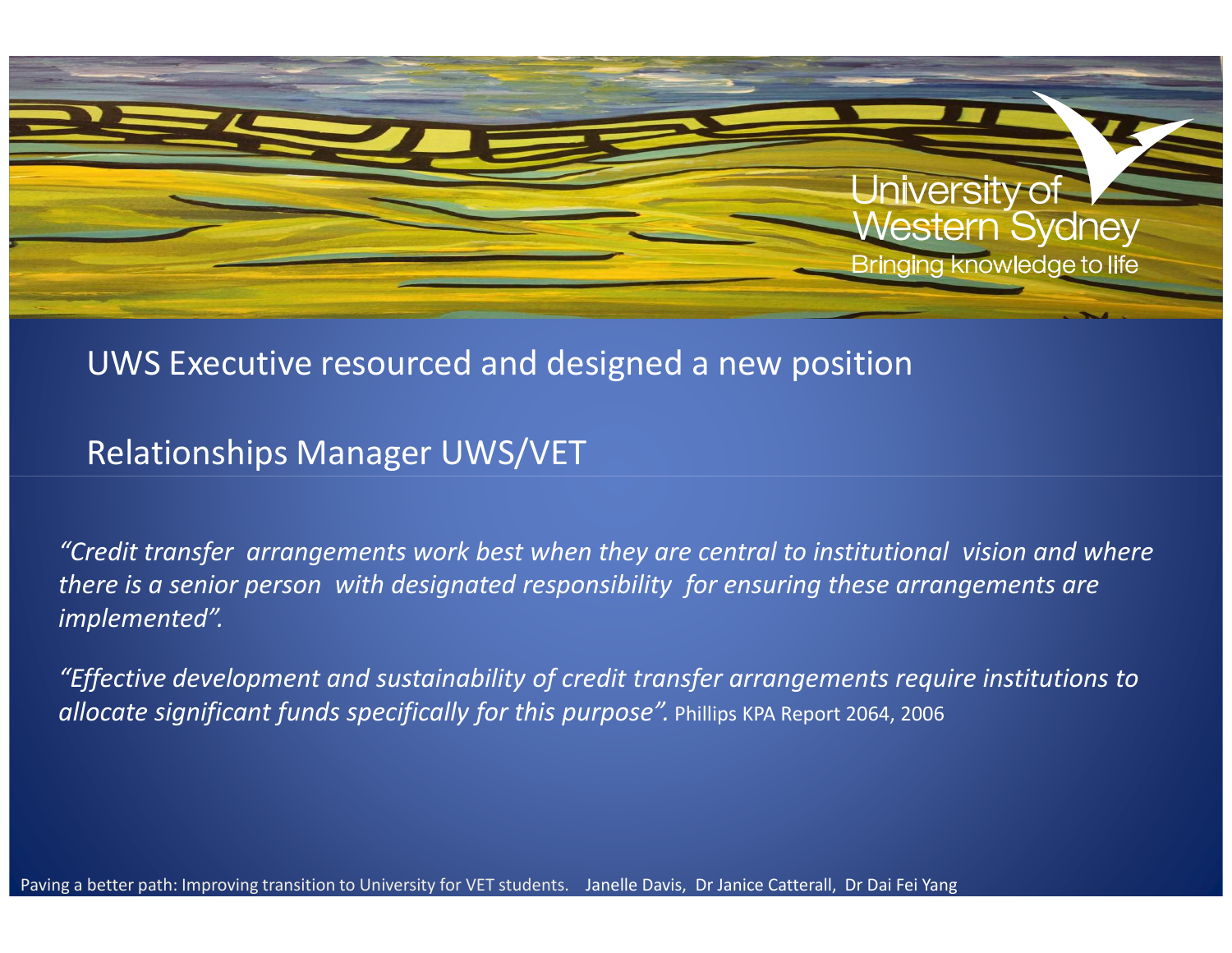

#### Why have a designated position?



#### Someone's job





Promotes structure for pathways arrangements and credit mapping



Supports a more holistic approach across the University



Monitor and maintain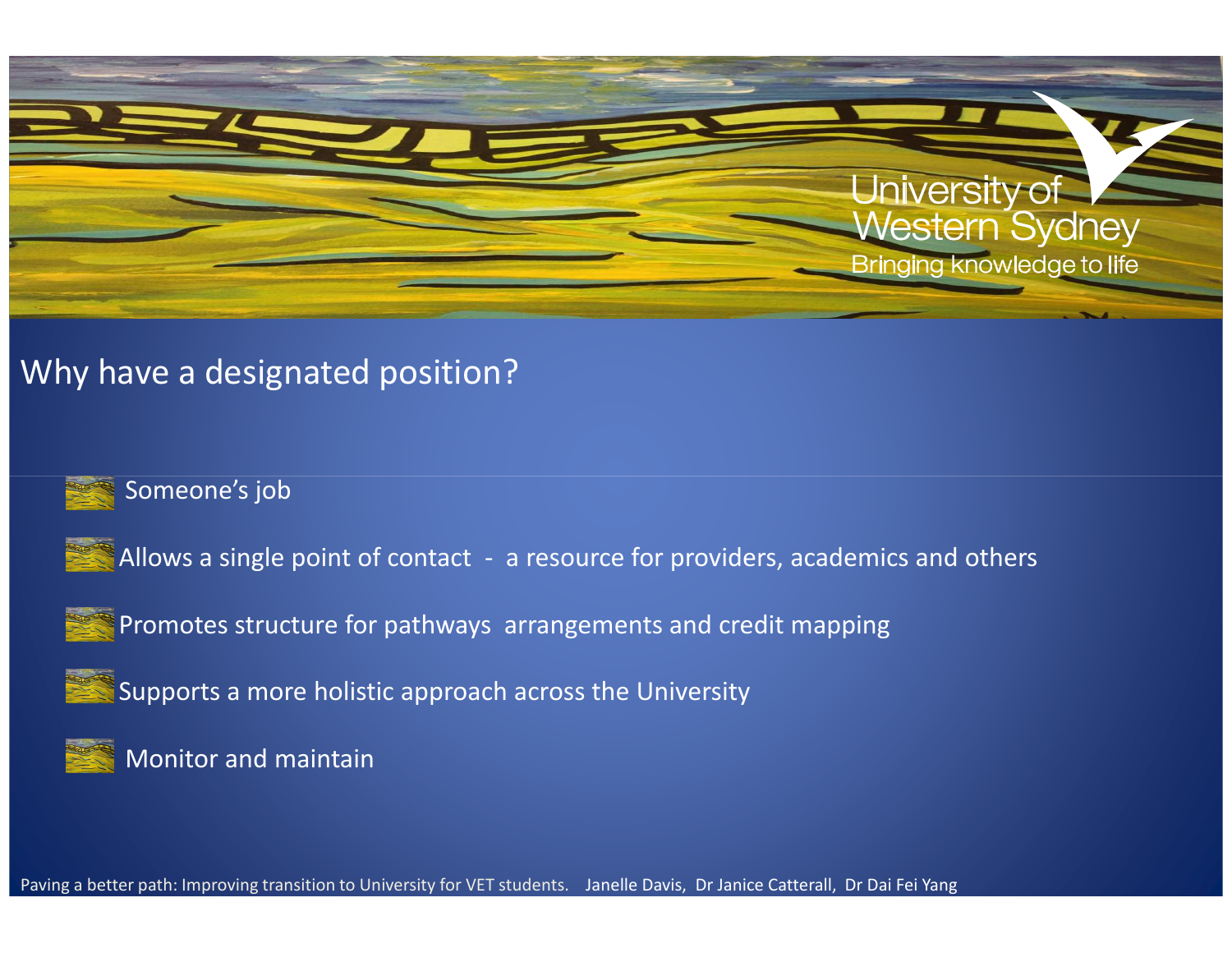

### Projecting forward



A VET framework has been established that includes policy, guidelines, systems and procedures

Over 450 VET pathways have been established across 32 disciplines



Strong relationships have been developed with TAFE and private colleges



VET web pages have been established containing searchable pathways and credit details as well as links to an online pathways credit e-form, Information for providers pack and a VET transition page



Research on VET student transition has been conducted (ALTC project)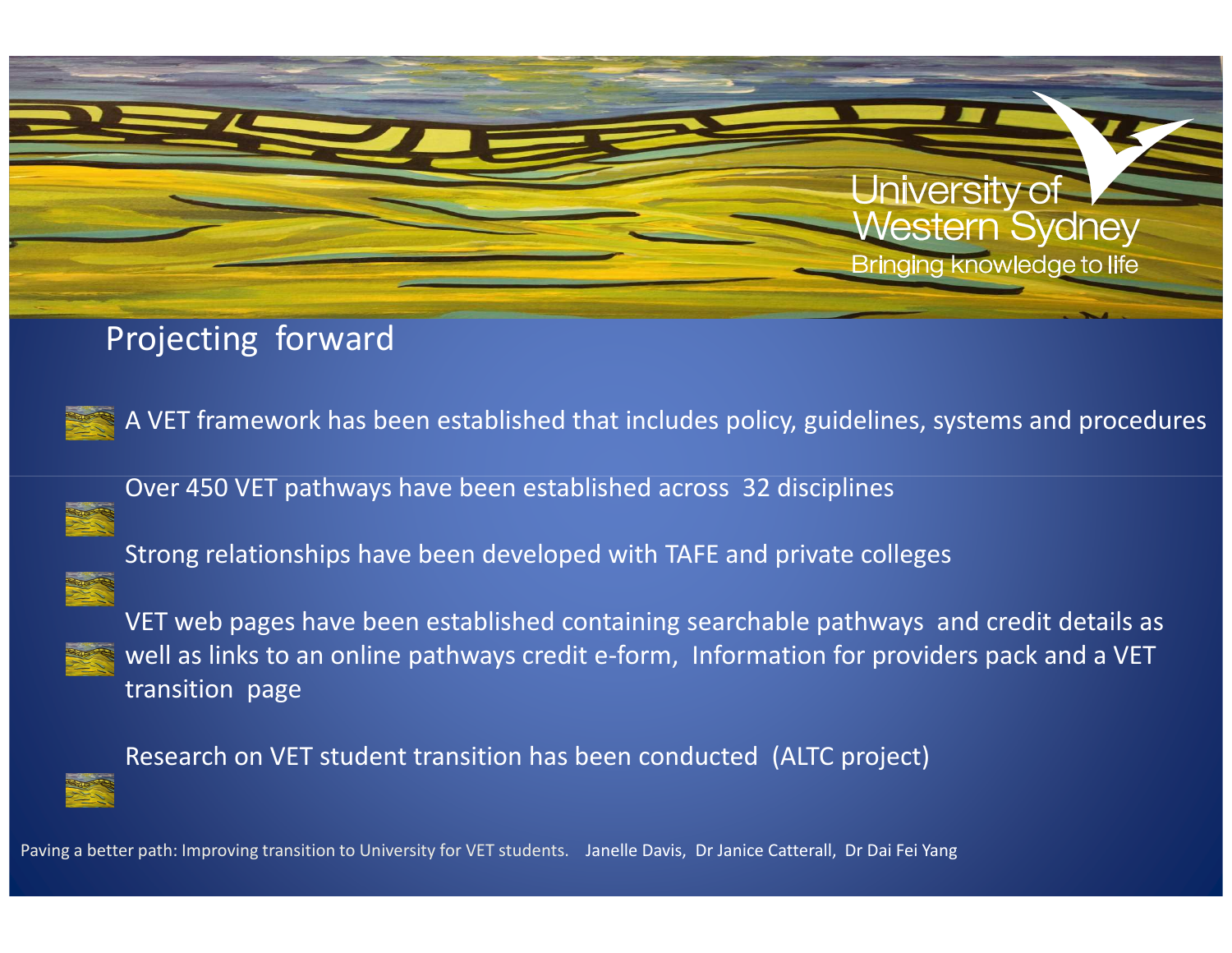

#### More than just credit transfer, rather a "Pathways Experience" for success



"We need to identify the main obstacles to former TAFE students completing their higher education studies and to discuss the ways in which institutions should be addressing them. This is necessary to ensure that the trend of an increasing number of TAFE students admitted to universities does not simply result in higher levels of attrition in their first year of undergraduate study". Watson (2008)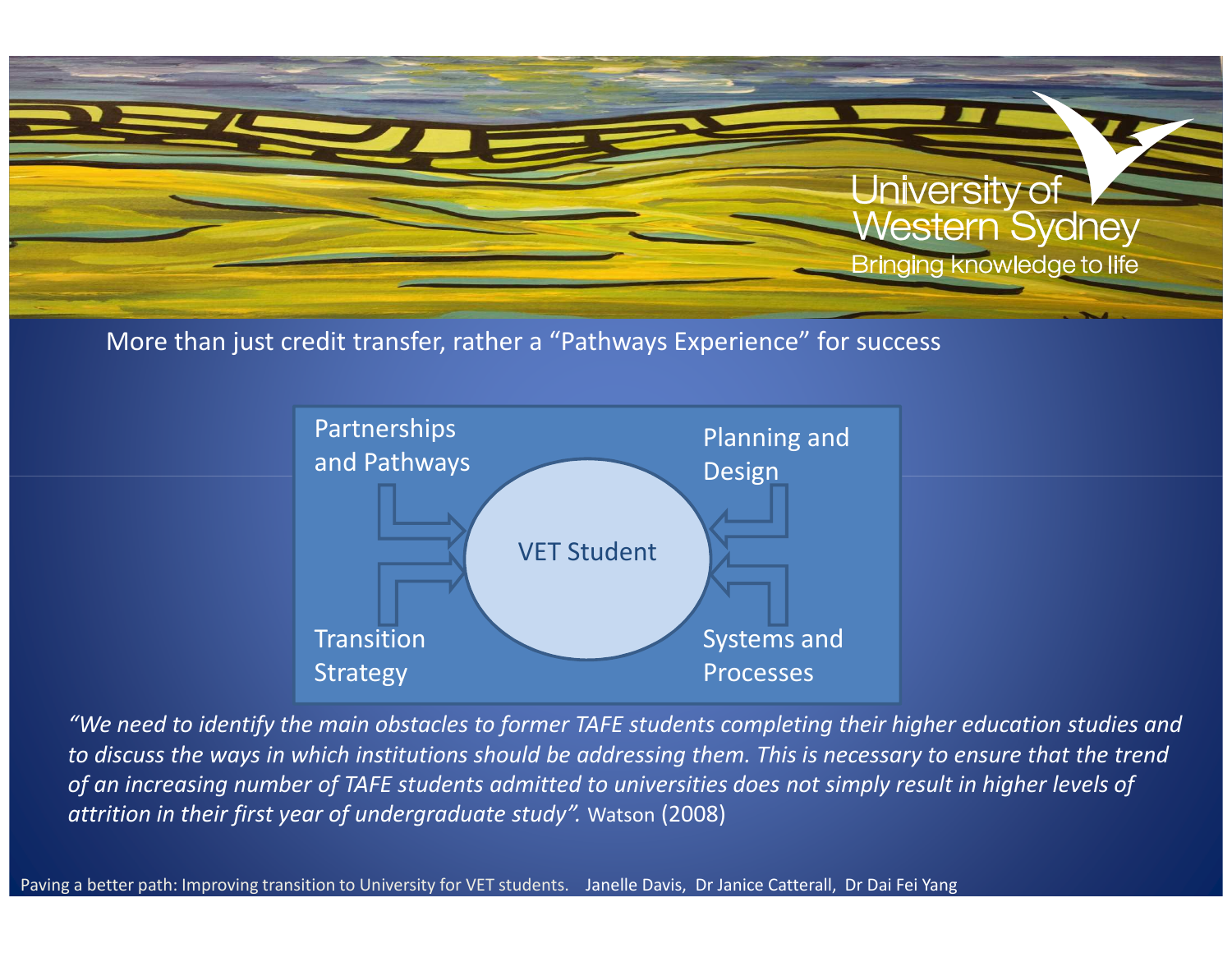

#### Foundation Principles:

CommitmentCollaboration**Consistency Clarity Care**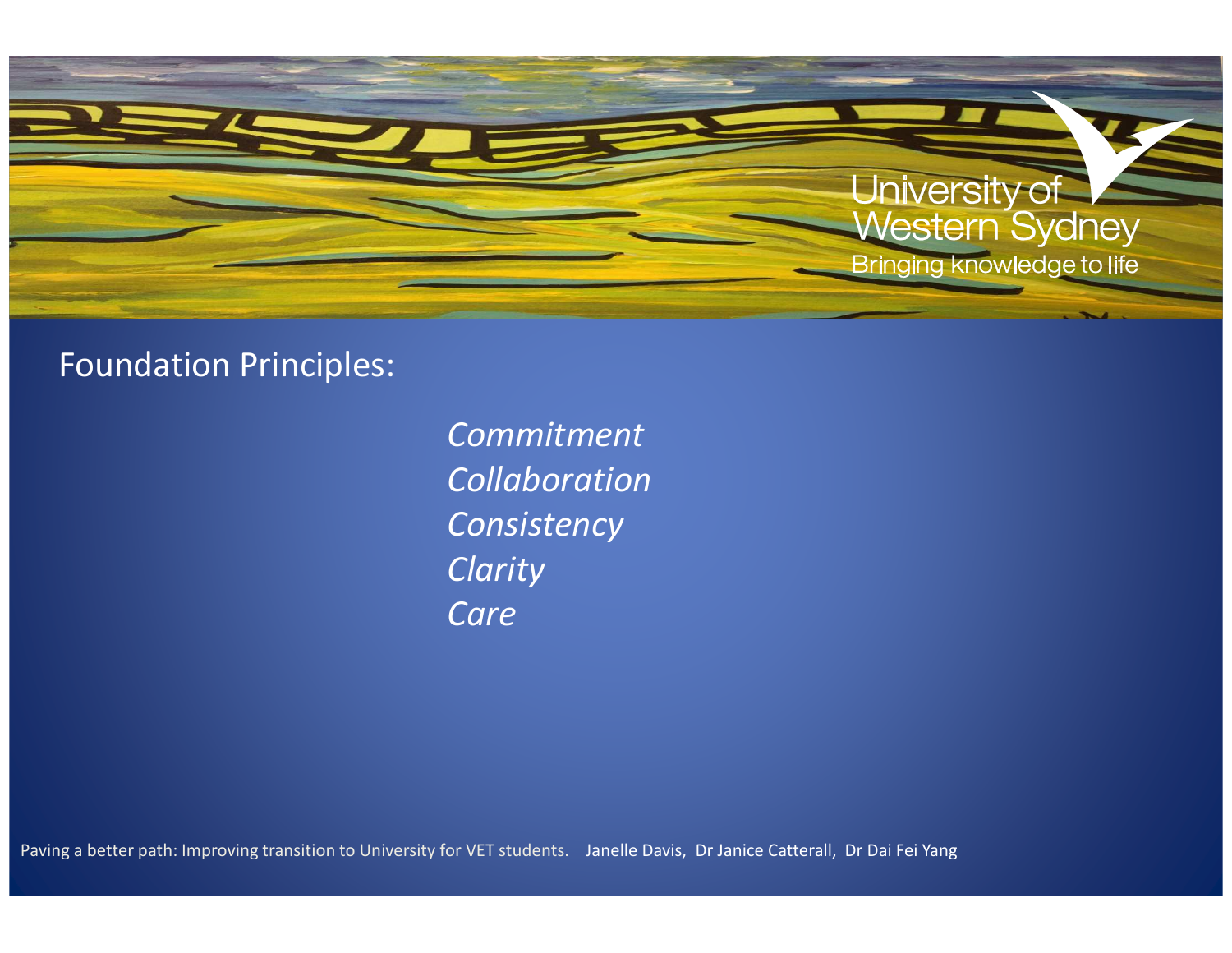

Partnerships and Pathways..

Commitment, Collaboration, Consistency, Clarity, Care



Flexibility to develop state-wide, regional and local partnerships



Innovative partnerships - need to be sustainable



System for private providers seeking partnership



Aim for standardised pathways whilst remaining open to innovation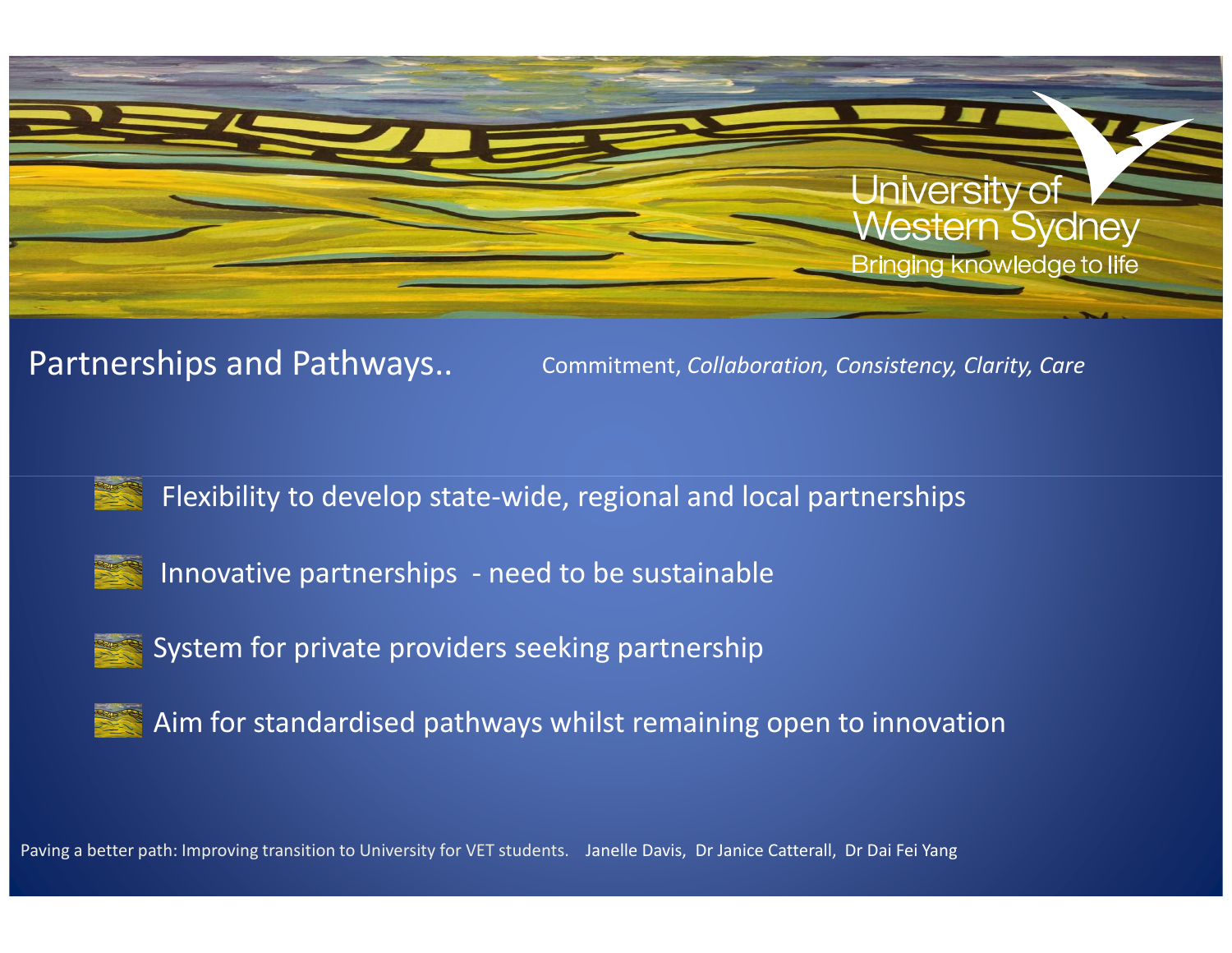

#### Planning and Design...Commitment, Collaboration, Consistency, Clarity, Care





 $\blacksquare$  Collaboration between specialists (involve the right people)



 $\blacksquare$  Responsible credit transfer

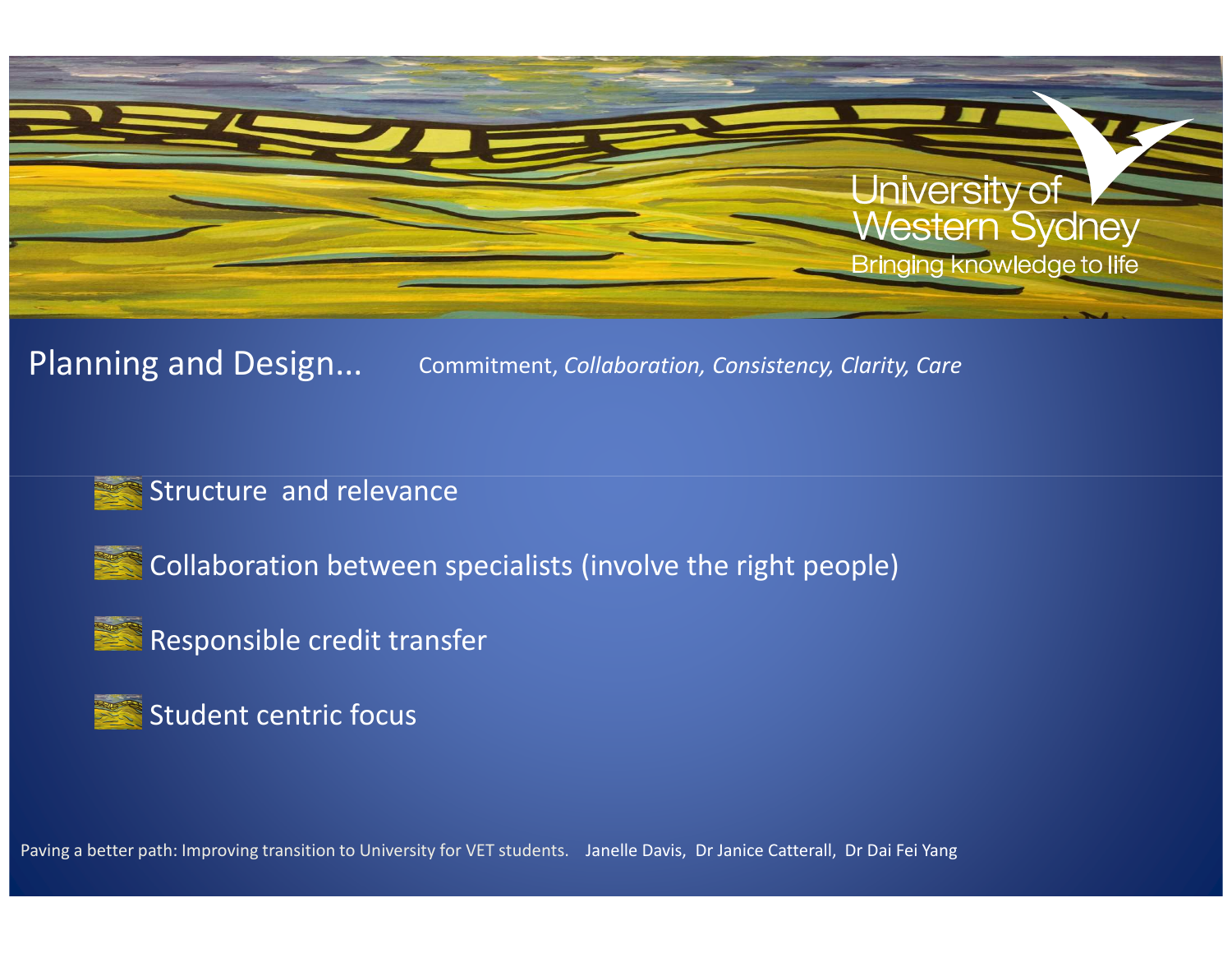

Systems and Processes...

Commitment, Collaboration, Consistency, Clarity, Care



Design systems that support efficient use of resources



Think outside the square



Go back to the drawing board when necessary



Involve the stakeholders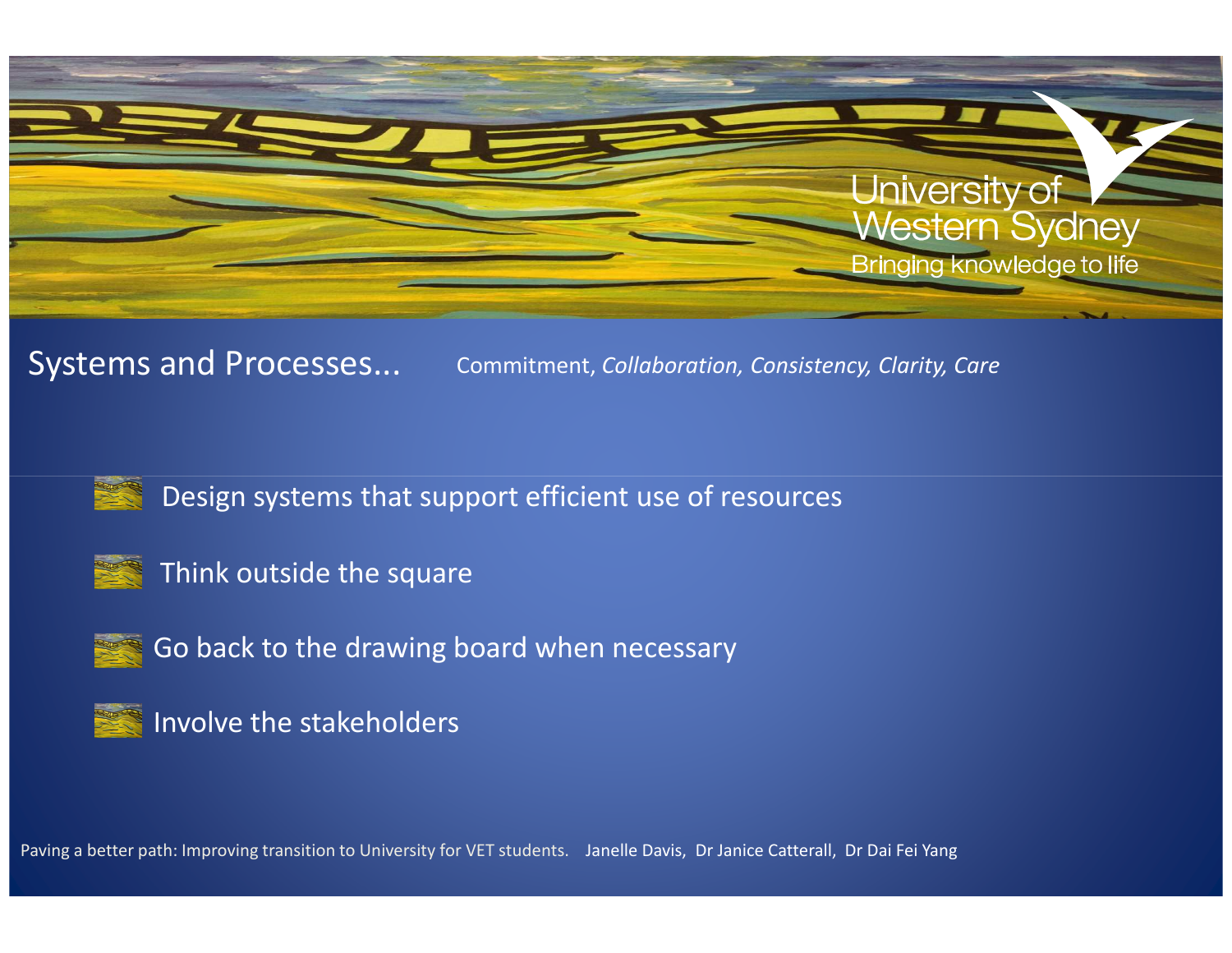

#### Transition Strategy...Commitment, Collaboration, Consistency, Clarity, Care



Holistic view of transition (everything matters)



•

Evidence based research (get facts, not anecdotal accounts)

#### Sustainable strategies

Generic and discipline based strategies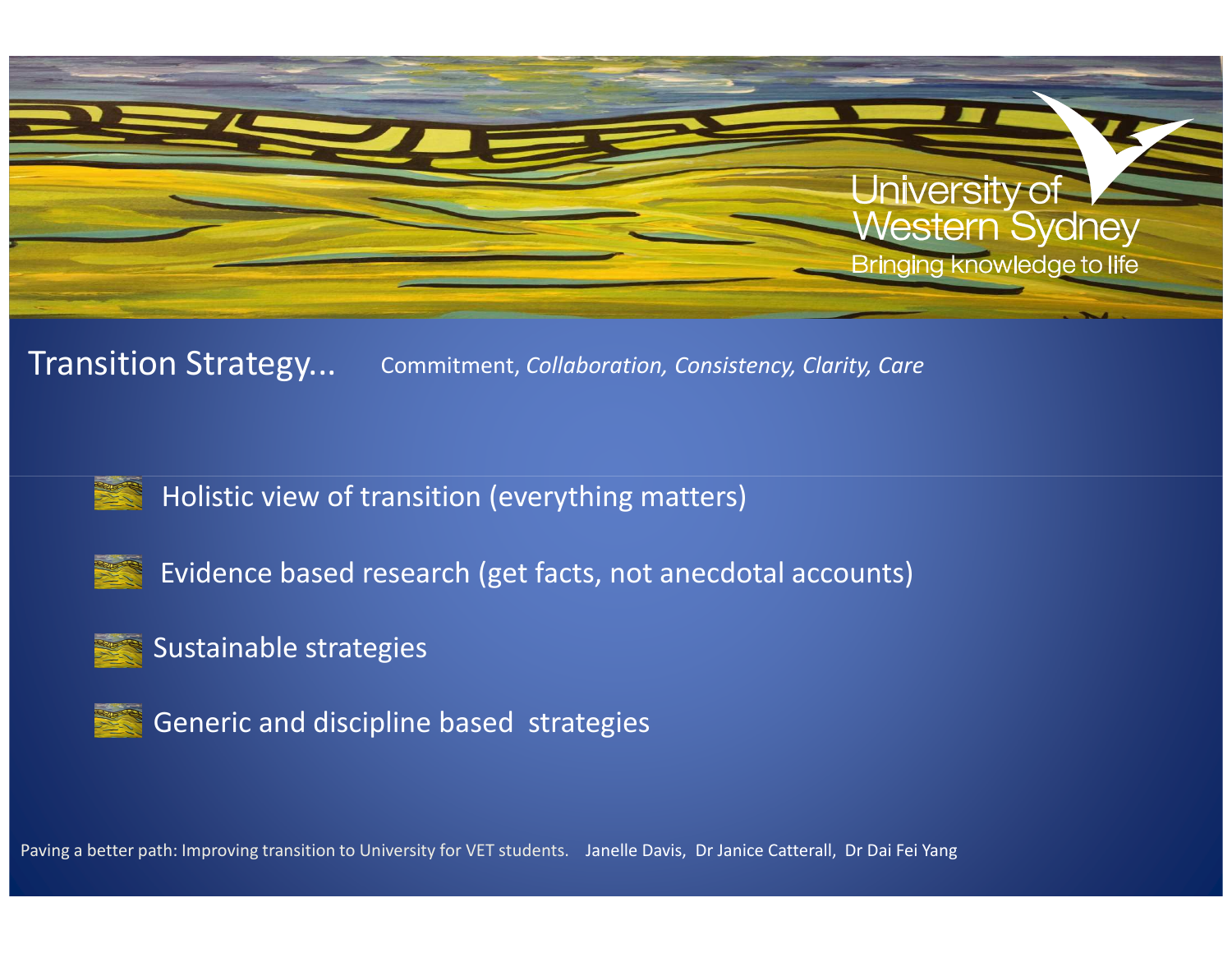

ALTC Competitive Grant - 2009 (completing in mid 2011) Enhancing the student experience: transition from vocational education and training to higher education:



Conducted by UWS with partner institution CSUUWS: Business, Nursing and Early Childhood, CSU: Education)



Specifically to research how VET students at both universities experience transition to University ( bachelors degree)



Identify gaps and stumbling blocks to design and develop strategies



The right thing to do if we have such large VET cohorts articulating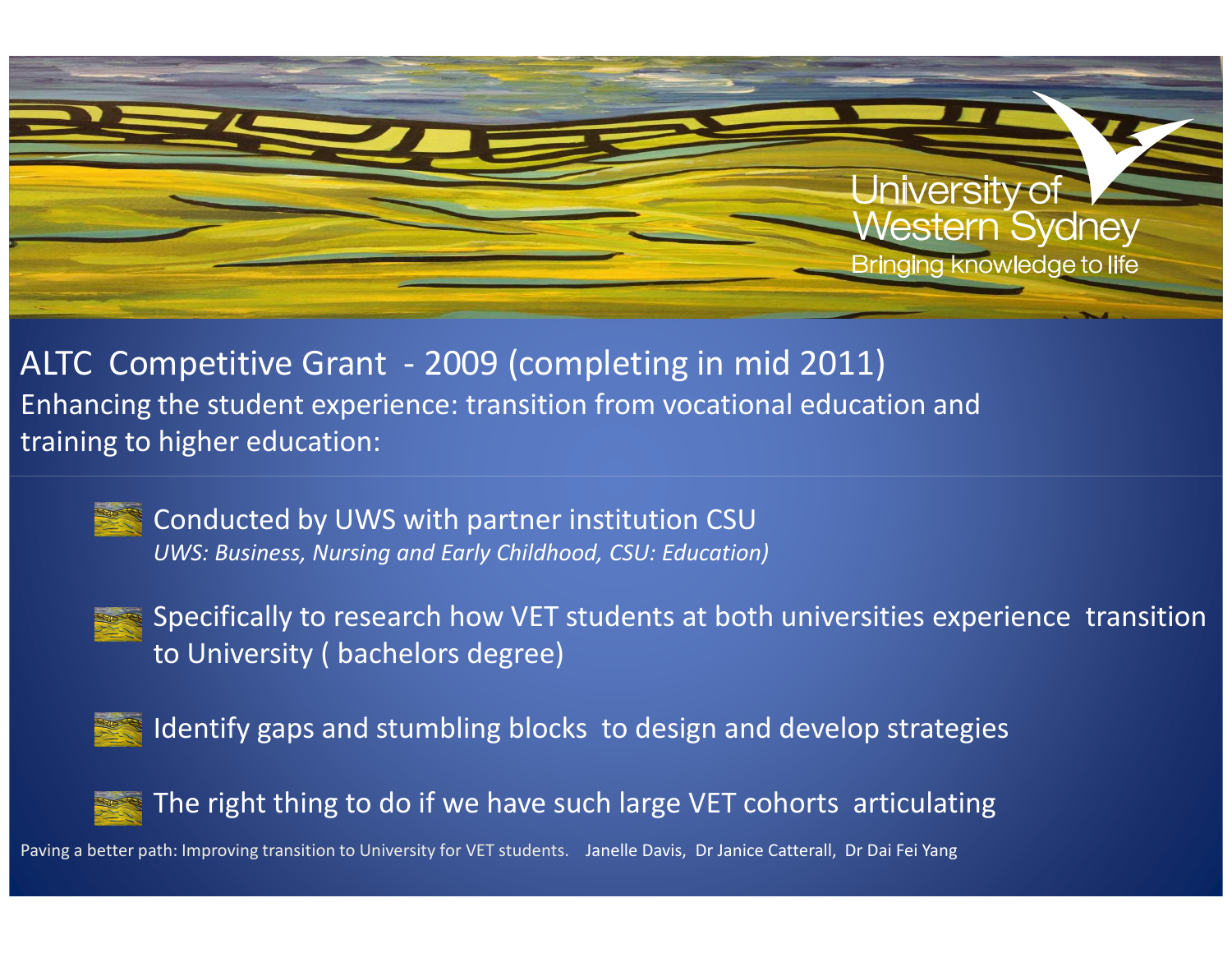

Enhancing the student experience: transition from vocational education and training to higher education: UWS findings

Surveys = 529 completed over 2009, 2010Business (N=368), Nursing (N=143), Early Childhood (N=19, 2010 only)



9 Focus groups (N=33), Telephone Interviews (N=30)



In 2009 and 2010, 451 VET basis students withdrew . A number of these were interviewed by telephone after withdrawing (N=44)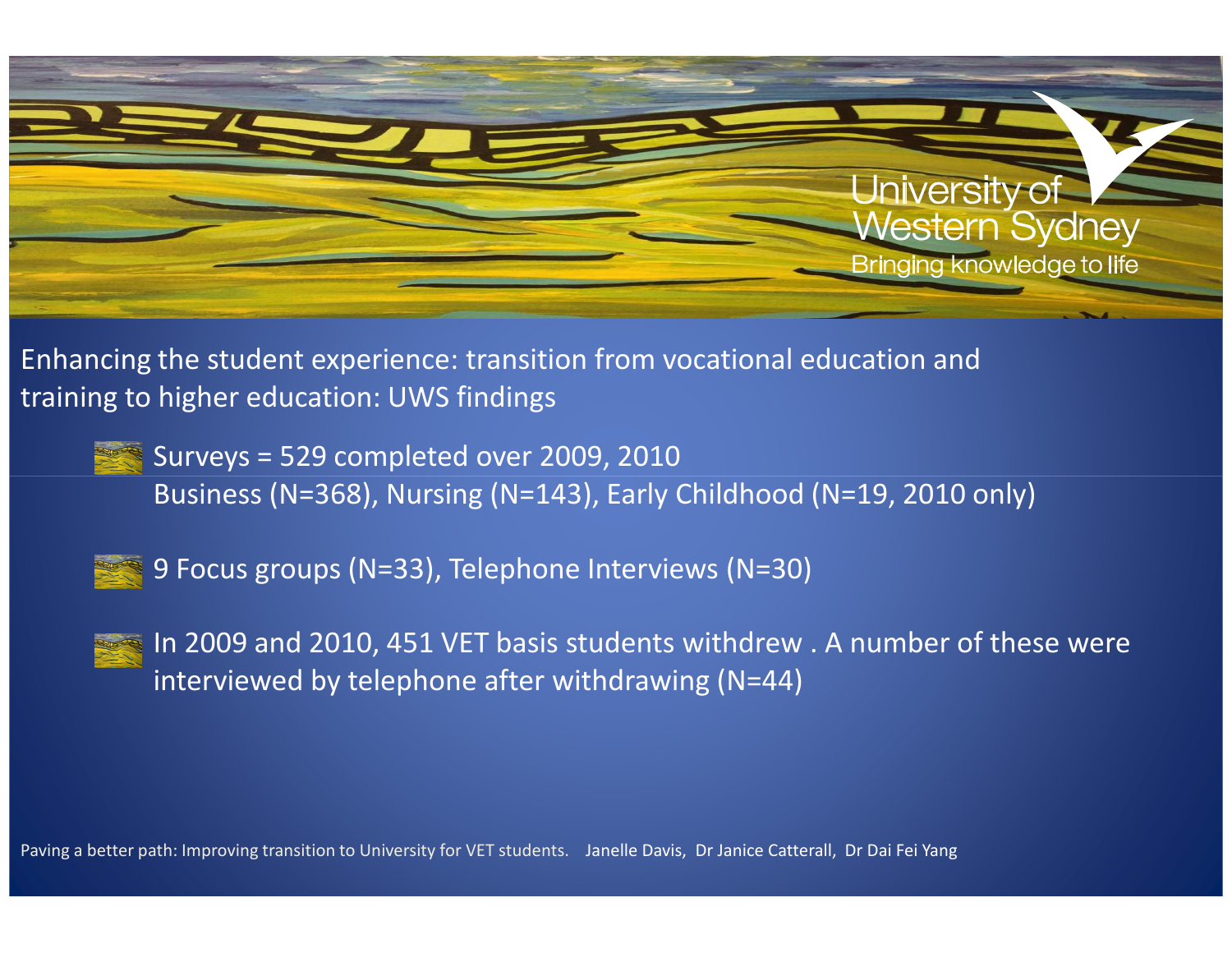

Enhancing the student experience: transition from vocational education and training to higher education: UWS findings (from 529 completed surveys for Business, Nursing and Early Childhood)

Student expectations compared with experience: 42.7% of students found their University course to be a lot different than expected

| Item                              | More than expected (N) | $\%$  |
|-----------------------------------|------------------------|-------|
| Amount of work you have to submit | 229                    | 43.3% |
| Amount of study you have to do    | 304                    | 59.5% |
| Amount of preparation for class   | 270                    | 53.3% |
| How hard the work is              | 194                    | 36.7% |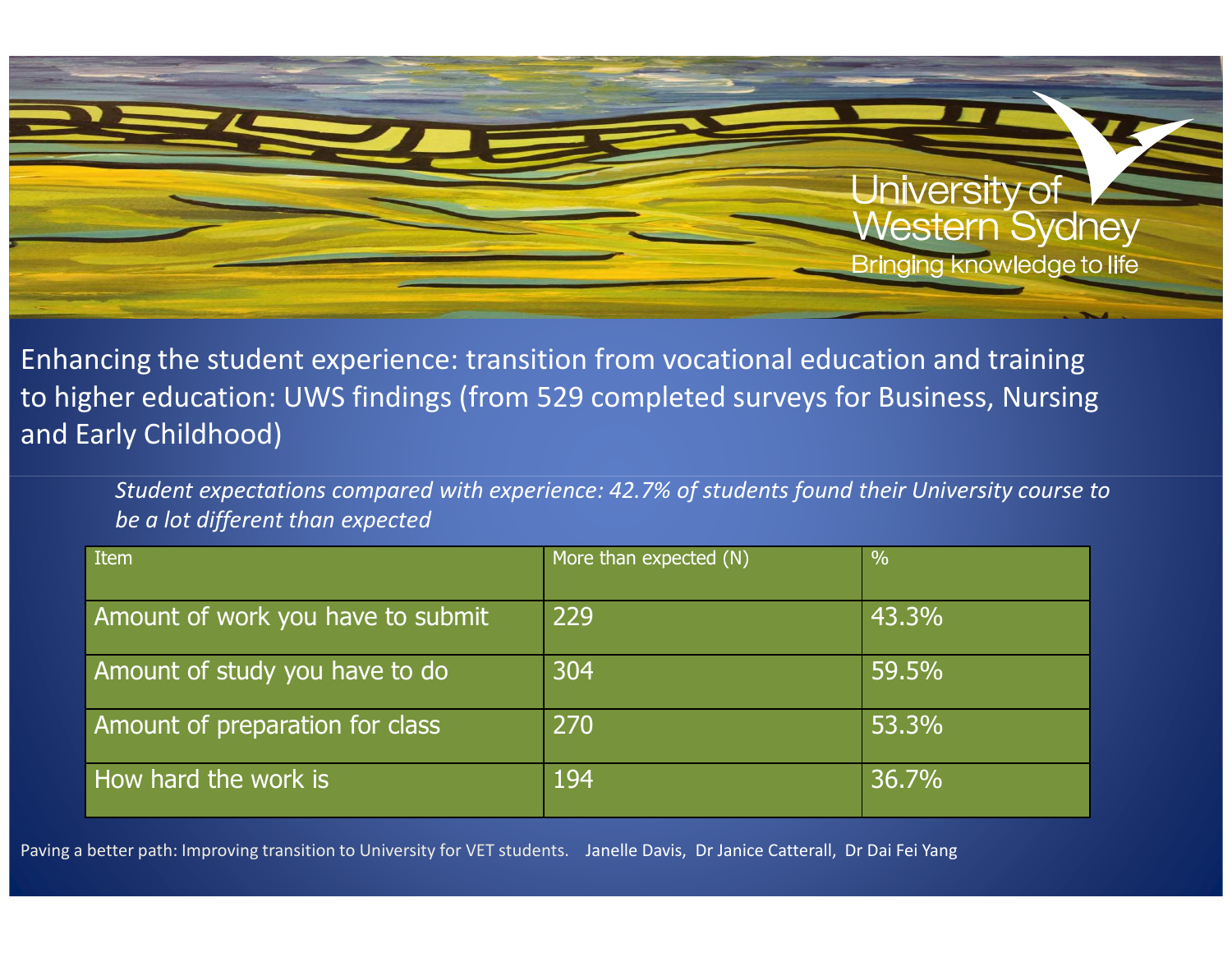## University of<br>Western Sydney Bringing knowledge to life

#### Degree of difficulty (N=529)

| Item                                          | Difficult at first % | Difficult % | Very Difficult % |
|-----------------------------------------------|----------------------|-------------|------------------|
| Enrolling in course or unit                   | 35                   | 7           | 5.3              |
| <b>Registering for tutorials</b>              | 25.1                 | 8.9         | 5.3              |
| Assessment tasks                              | 21.7                 | 12.5        | 3.2              |
| <b>Academic Writing</b>                       | 23.1                 | 13          | 6.2              |
| Academic                                      | 17.8                 | 9.6         | 1.7              |
| <b>Academic Conventions</b>                   | 30.1                 | 13.8        | 4.9              |
| Keeping up with course                        | 21.0                 | 14.9        | 3.6              |
| Online environment                            | 14.9                 | 4.9         | 5.0              |
| Course expectations                           | 11.3                 | 6.4         | 1.7              |
| English level                                 | 9.5                  | 3.8         | 1.3              |
| <b>Maths level</b>                            | 9.3                  | 7.4         | 2.1              |
| <b>Balancing demands of study</b><br>and work | 18.7                 | 23.4        | 8.1              |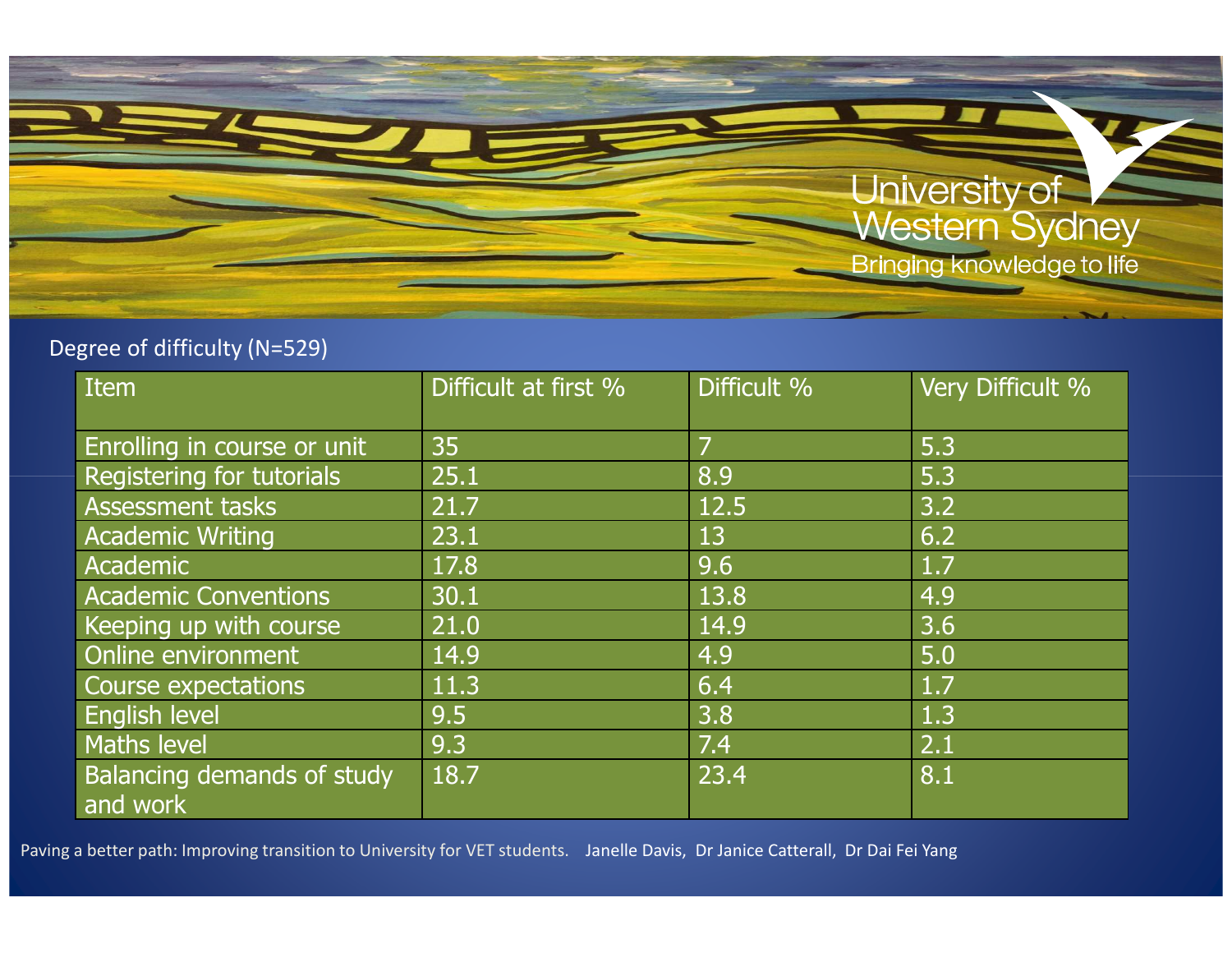

- $\blacksquare$  Early interventions pre offer stage and during first semester
- **Information available on VET web pages for access at any time**
- **WET Peer Guide**
- Welcome pack mail out to all VET students (contained letter, Peer Guide brochure, schedule of bridging programs and workshops) targeted for VET
- Increased numbers of Bridging Programs and delivery (online and blended)
- Workshops for using UWS online services and technology

Janelle DavisDr Janice CatterallDr Dai Fei Yang

Paving a better path: Improving transition to University for VET students